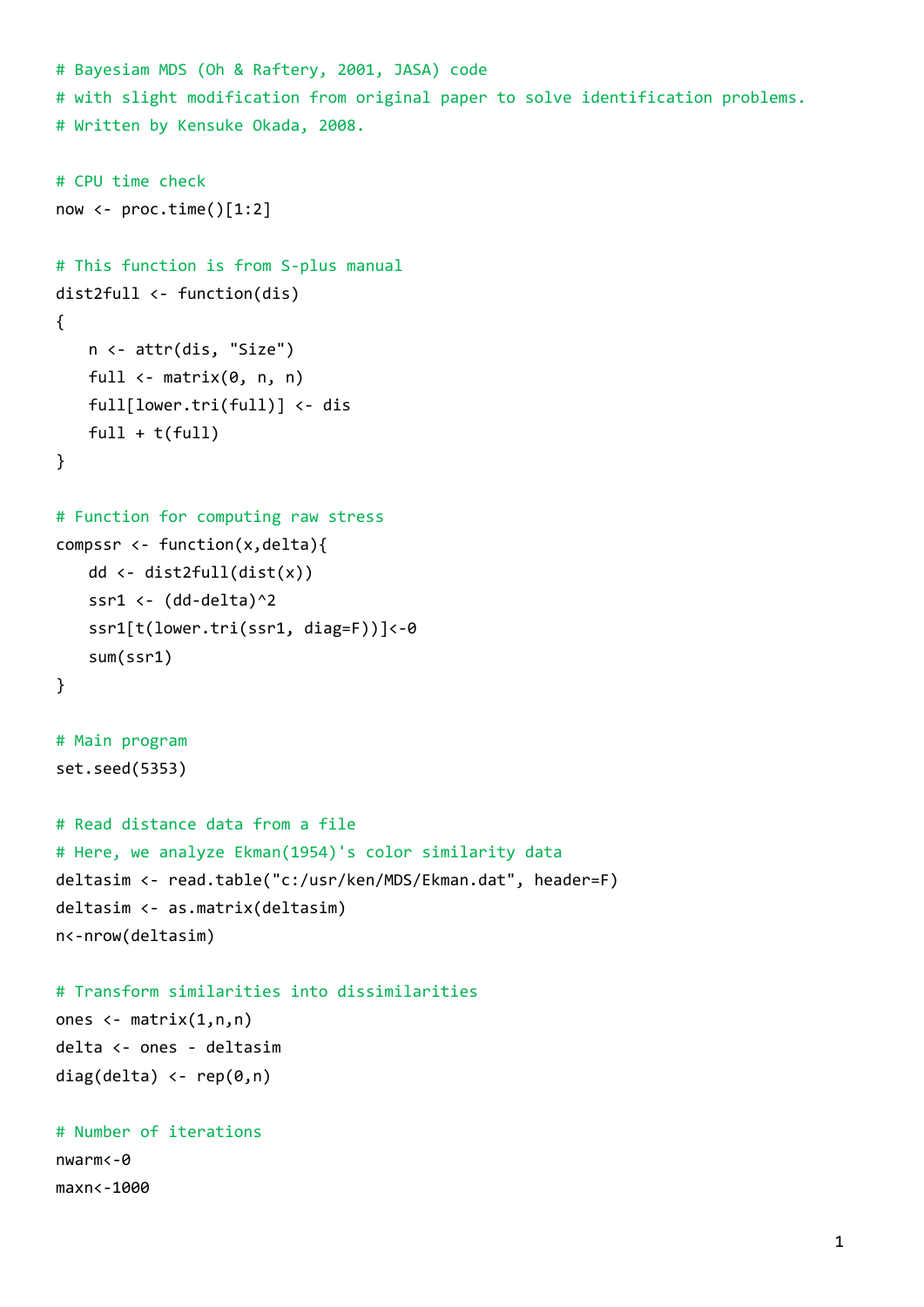```
scale<‐2.38^2
m<-n*(n-1)/2deltasq <‐ delta^2
deltasq[t(lower.tri(deltasq, diag=F))]<‐0
sdsq <‐ sum(deltasq)
# Number of dimensions
p <‐ 3  
rIp \leftarrow diag(rep(1,p))# We use the cmds solution as an initial value
tmpx <‐ cmdscale(delta,k=p)
x <‐ tmpx
# Rotation in order to solve indeterminancy
xbar <- t(apply(x,2,mean)) # Mean about objects
xbarmat <- matrix(1,n,1) %*% xbar
x <‐ x ‐ xbarmat
sigx \leftarrow var(x, unbiased=F) # covariance matrix devided by n
eigx <‐ eigen(sigx)
eval <‐ diag(eigx$values) # Eigenvalues
rotat <‐ t(eigx$vectors)
x <‐ x %*% rotat # Written in matrix form. Different from Oh & Raftery.
sigx <‐ rotat %*% sigx %*% t(rotat)
xint <‐ x # This is real "initial X"
# Output the initial settings
dd <‐ dist2full(dist(x))
sres1 <- (dd-delta)^2
sres1[t(lower.tri(sres1, diag=F))]<-0
sres <‐ sum(sres1)
sigma <‐ sres / m
stress <‐ sqrt(sres/sdsq)
txpre <‐ "initial sigma: "
```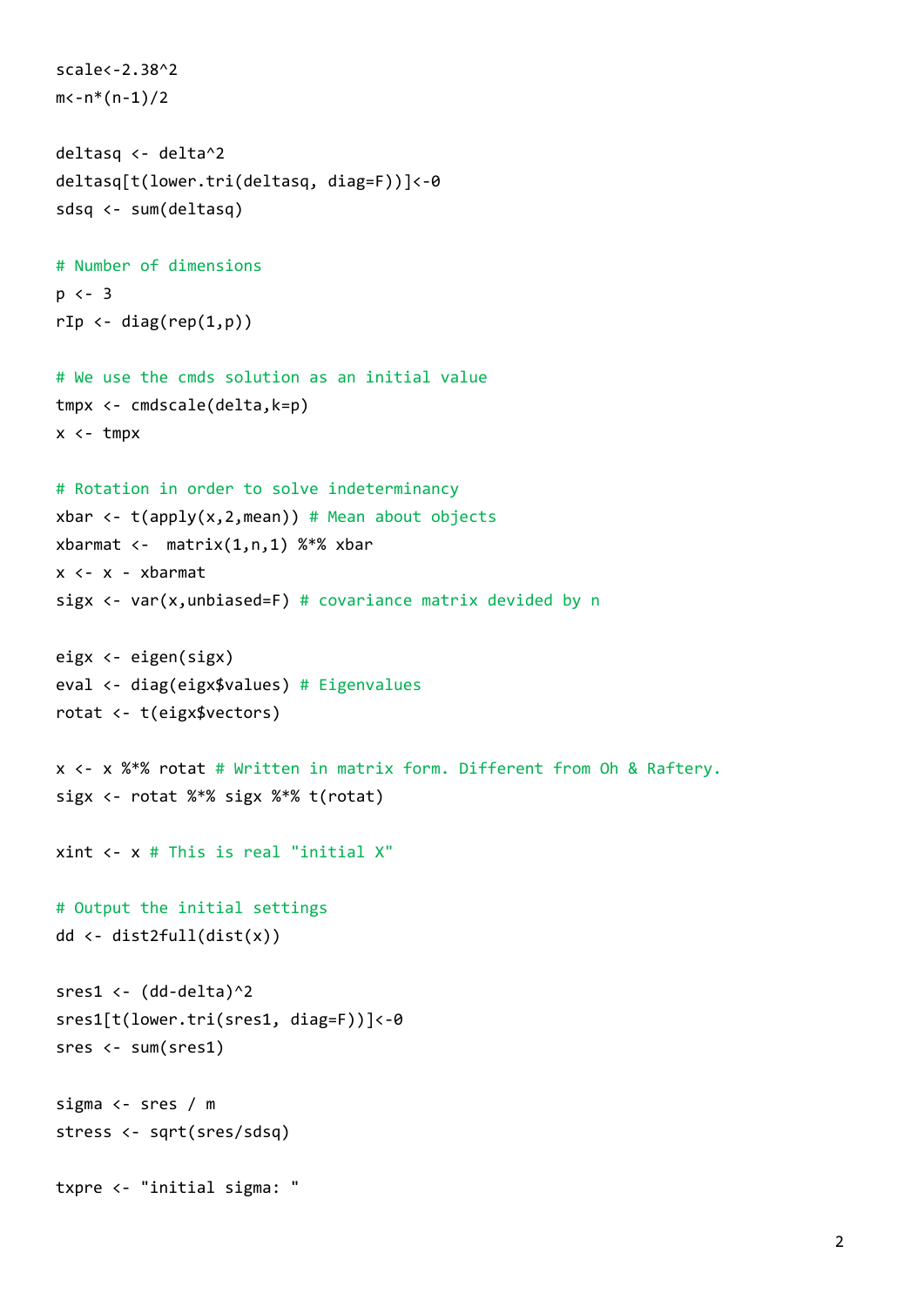```
write(txpre, file="BMDSplus Ekman3D initstat.txt",append=F)
write(sigma, file="BMDSplus Ekman3D initstat.txt",append=T)
txpre <‐ "initial stress: "
write(txpre, file="BMDSplus Ekman3D initstat.txt",append=T)
write(stress, file="BMDSplus Ekman3D initstat.txt",append=T)
txpre <‐ "sdsq: "
write(txpre, file="BMDSplus_Ekman3D_initstat.txt",append=T)
write(sdsq, file="BMDSplus Ekman3D initstat.txt",append=T)
txpre <‐ "sres: "
write(txpre, file="BMDSplus_Ekman3D_initstat.txt",append=T)
write(sres, file="BMDSplus Ekman3D initstat.txt",append=T)
lambda \leftarrow 1/diag(sigx)
# Set hyperpriors
pralphasig<‐ 5
prbetasig <‐ (pralphasig‐1)*sigma
alphalam<‐0.5
betalam<‐0.5*diag(sigx)
txpre <‐ "nwarm: "
write(txpre, file="BMDSplus_Ekman3D_initstat.txt",append=T)
write(nwarm, file="BMDSplus_Ekman3D_initstat.txt",append=T)
txpre <‐ "maxn: "
write(txpre, file="BMDSplus Ekman3D initstat.txt",append=T)
write(maxn, file="BMDSplus_Ekman3D_initstat.txt",append=T)
ssigma<‐0
sqsigma<‐0
rminssr<‐stress^2*sdsq
# Start iteration
for (niter in 1:maxn){  
# Generate X
   # loop about objects
```
for (ii in  $1:n$ ){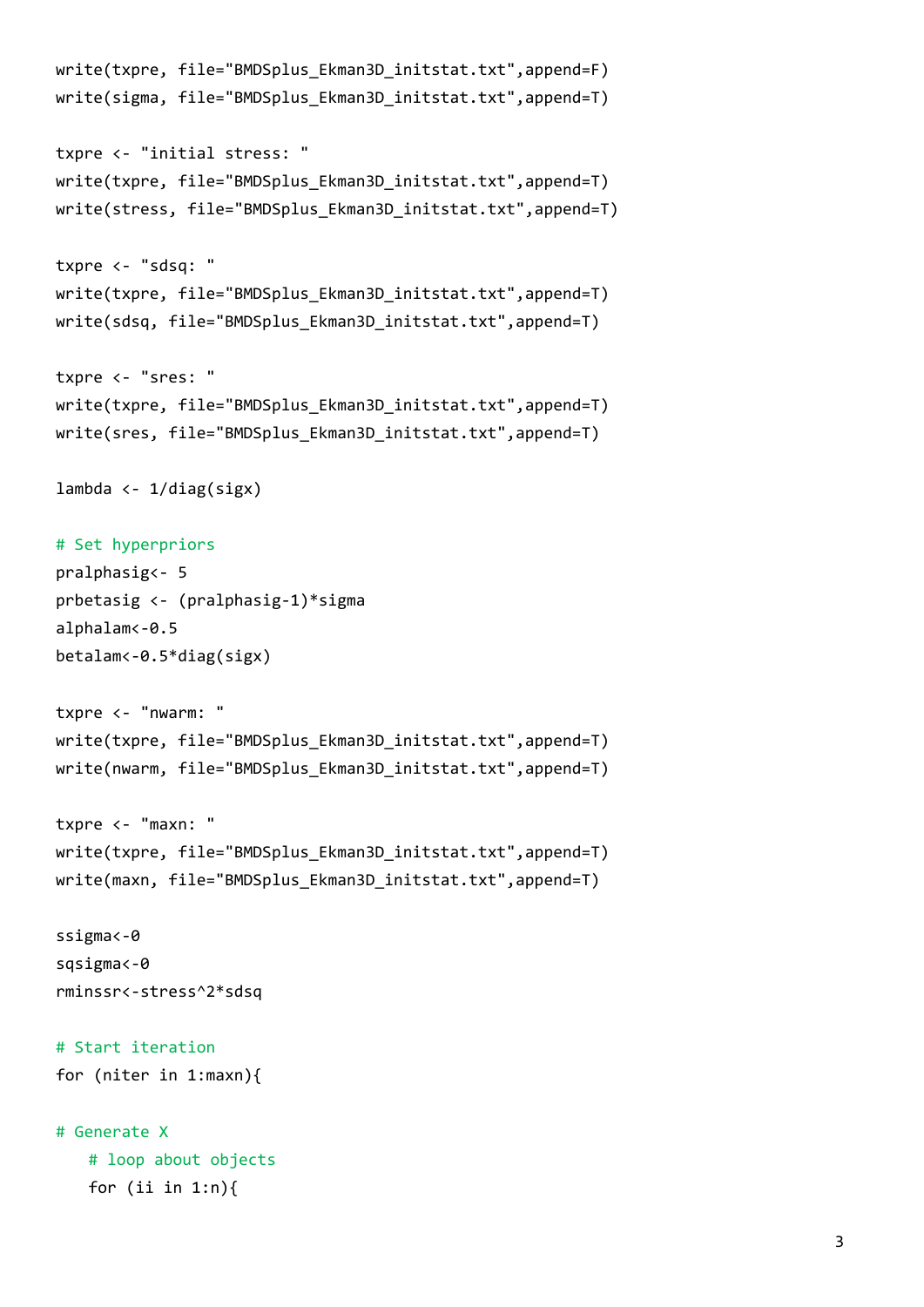```
cdsig <- sqrt(scale*sigma/(n-1)) * rIp # it's OK with "*" here
   xold \leftarrow t(x[i],])cdm <‐ xold
   z \leftarrow \text{rnorm}(p, \text{mean=0}, \text{sd=1})xnew \leftarrow t(cdsig %*% t(t(z)) + t(cdm)) # confusing t() ...
   quad <‐ sum(xold^2*lambda)
           quadst <‐ sum(xnew^2*lambda)
   t1 <‐ 0
   t1st \leftarrow 0
   stemp <- 0
   for (jj in 1:n (if (jj != ii){
           delij <- sqrt(sum((xold-t(x[jj,]))^2))
           delstij <- sqrt(sum((xnew-t(x[jj,]))^2))
           temp <‐ log( pnorm(delstij/sqrt(sigma)) / pnorm(delij/sqrt(sigma)) )
           t1 <- t1 - 0.5 / sigma * (delij - delta[ii, jj])^2
           t1st <- t1st - 0.5 / sigma * (delstij - delta[ii,jj])^2
           stemp <‐ stemp – temp
       }
   }
   rlgw <-0flfw \leftarrow t1st - t1 - stemp - 0.5 *(quadranunif \left\langle -\right\rangle runif(1)
   if (log(ranunif) < (flfw-rlgw))           xold <‐ xnew
          }
  x[i, ] \leftarrow t(xold)    # Centralization and then rotate X using procrustean technique
# (see Oh & Raftery, 2007; Hoff, Raftery & Handcock, 2002)
```
}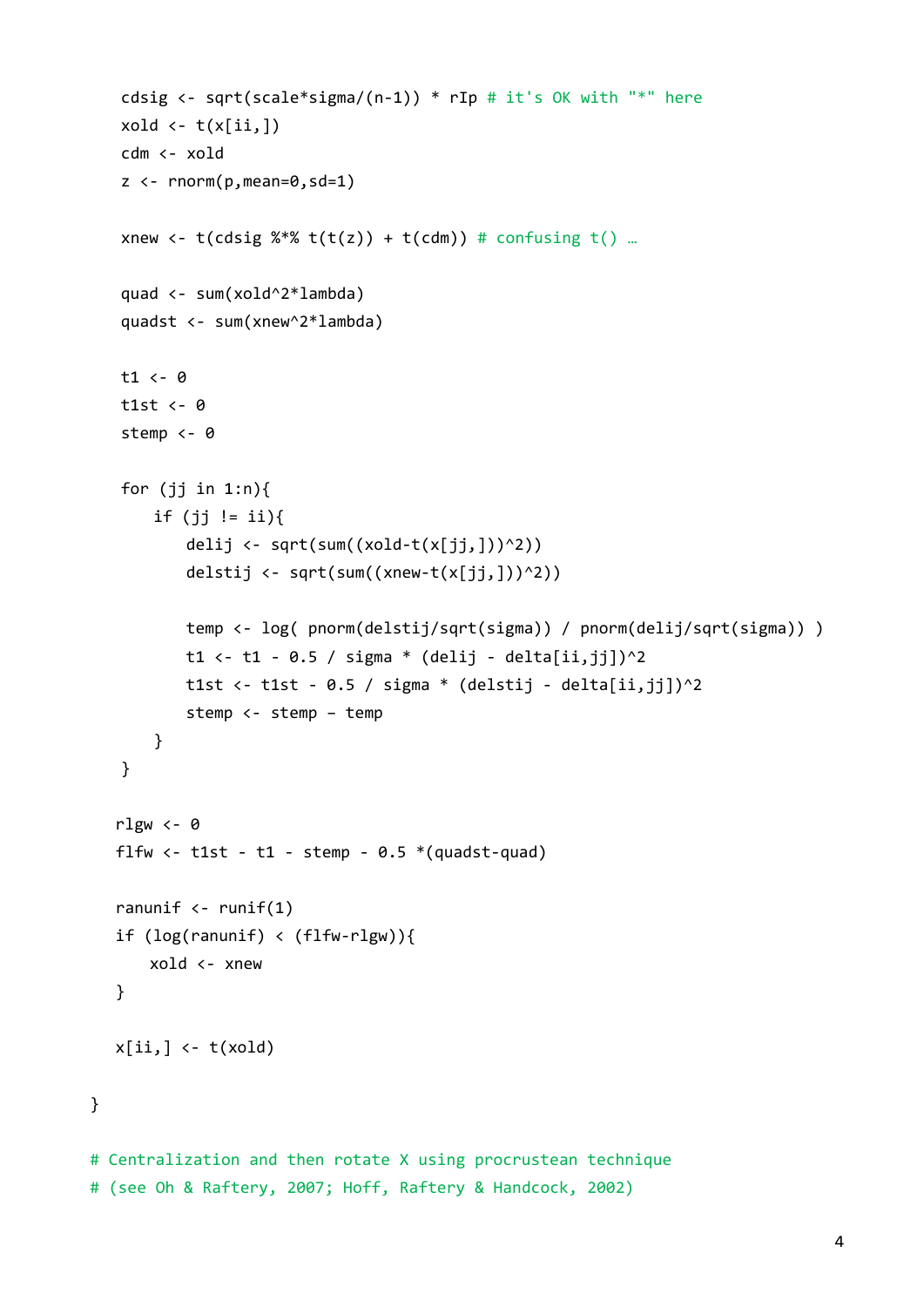```
xbar \leftarrow t(apply(x,2,mean))
xbarmat \langle - \text{matrix}(1,n,p) \rangle^*diag(xbar)
    x <‐ x ‐ xbarmat
sigx \leftarrow var(x, unbiased=F) # Covariance matrix divided by n
eigx <‐ eigen(sigx)
eval <‐ diag(eigx$values)  
rotat <‐ t(eigx$vectors)
    x <‐ x %*% rotat
    sigx <‐ rotat %*% sigx %*% t(rotat)
Jmat <- diag(1,n) - (1/n) * ( matrix(1,n,1) %*% t(matrix(1,n,1)))
Cmat \leftarrow t(xint) %*% Jmat %*% x
    svdres <‐ svd(Cmat)
Pmat <‐ svdres$u
Dmat <‐ diag(svdres$d)
Qmat <‐ t(svdres$v)
Tmat <‐ Qmat %*% t(Pmat)
tvec \left\langle -\frac{1}{n} \right\rangle * t(xint - x %^* x Tmat) % ** matrix(1, n, 1)x \leftarrow x %*% Tmat + matrix(1, n, 1)%*%t(t \vee c)# Generate sigma (which is phi^2 in our notation)
sres <- compssr(x,delta)
    sigold <‐ sigma
cdvarsig <- scale * 2 * sres^2 / ((m-2)^2*(m-4))rannor \leftarrow rnorm(1)signew <-1while (signew \langle 0){
    rannor \leftarrow rnorm(1)signew <- rannor * sqrt(cdvarsig) + sigold
    }
dd \langle- dist2full(dist(x)) # dd is represented by delta in Oh & Raftery (2001)
ddvec1 <‐ as.vector(dd)
```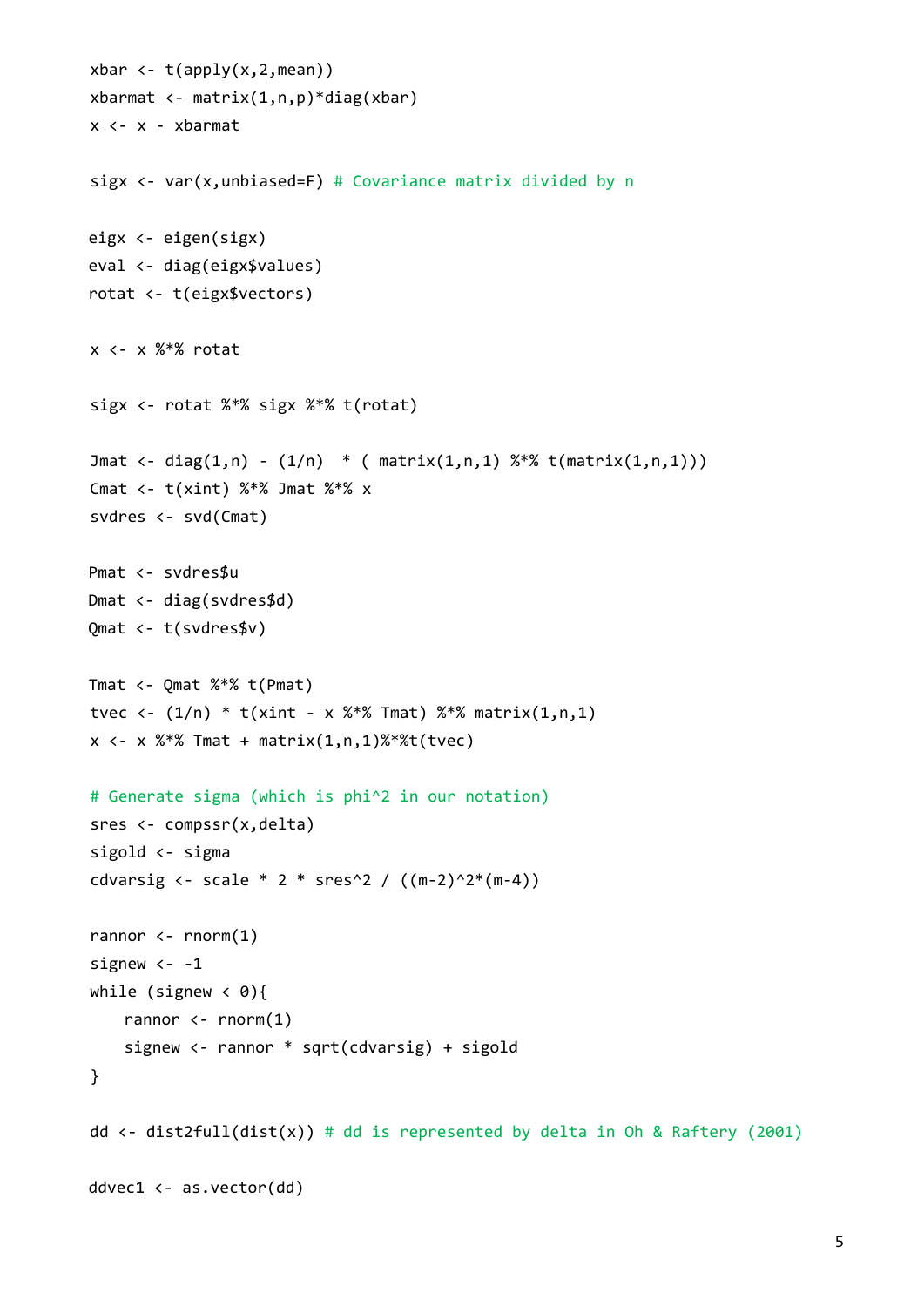```
nonzerosvec <‐ ddvec1 != 0
ddvec <‐ ddvec1[nonzerosvec]
flf <‐ sum( ‐log ( pnorm( ddvec / sqrt(signew)) / pnorm ( ddvec / sqrt(sigold))))     
flf <‐ flf‐(0.5*sres+prbetasig)*(1/signew‐1/sigold)
    ‐(0.5*m+pralphasig+1)*log(signew/sigold)   
rlg <‐ log( pnorm( signew / sqrt(cdvarsig) ) / pnorm( sigold / sqrt(cdvarsig) ) )
rlw <‐ flf‐rlg
ranunif \left\langle -\right\rangle runif(1)
if (log(ranunif) < rlw){
            sigold <‐ signew
    }
    sigma <‐ sigold
    # Generate lambda
s1 \leftarrow diag(var(x))
    pstbetalam <‐ 0.5 * s1 +betalam
    pstalphalam <‐ 0.5 * n + alphalam
    rangam <‐ rgamma(p,alphalam)
lambda <‐ 1 / pstbetalam  
    ssigma <‐ ssigma+sigma
sqsigma<‐sqsigma+sigma^2
    # Compute stress and end iteration
ssr <- compssr(x,delta)
if (ssr \langle rminssr){
            rminssr <‐ ssr
            indssr <‐ niter
    }
if (niter % 10 == 0){
            print(niter)
    }
# Write each MCMC sample into text file
if (niter == 1){
       write.table(t(as.vector(x)), "c:/usr/ken/MDS/BMDSplus_Ekman3D_X1.txt",append=F)
```